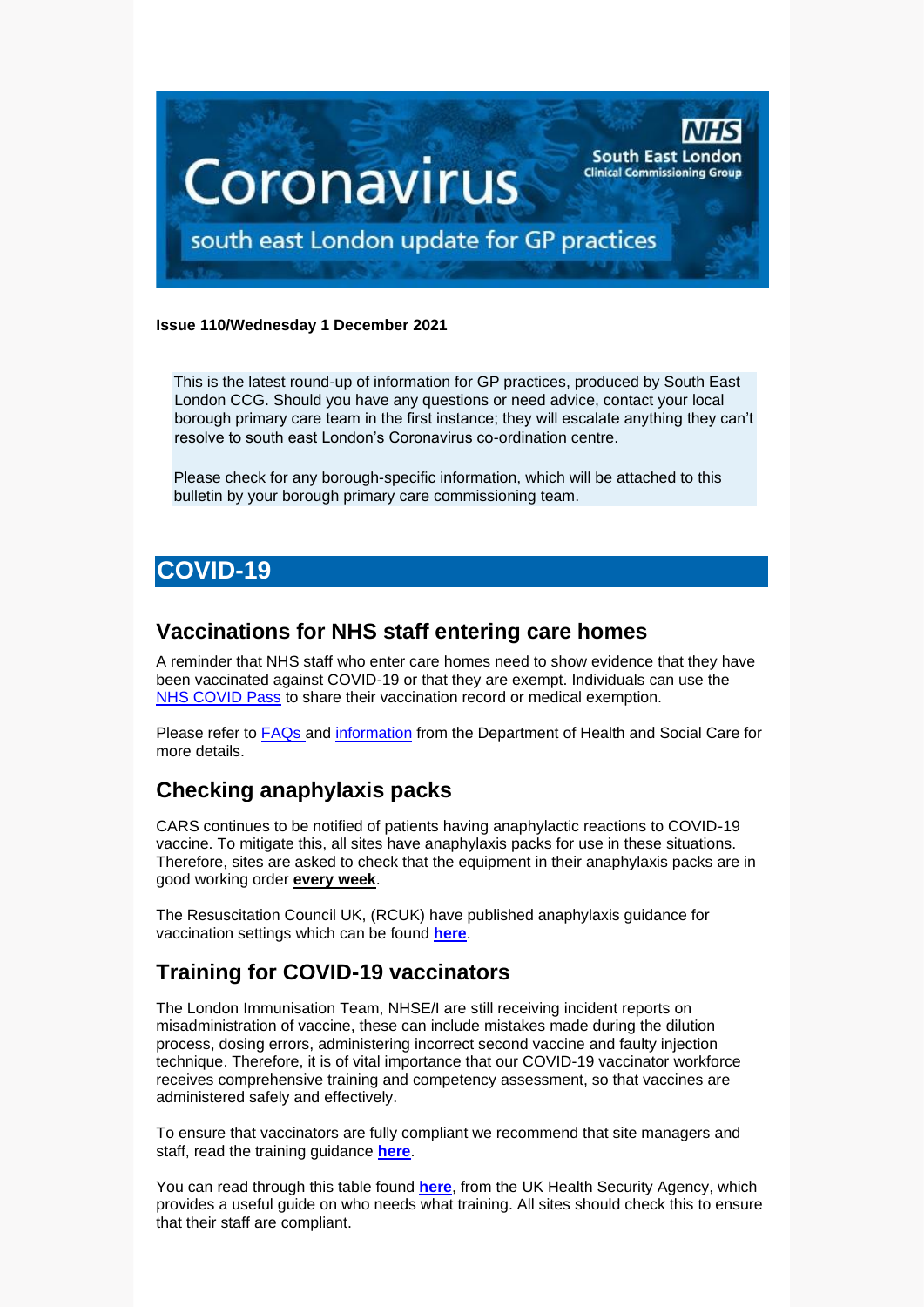# **COVID-19 testing and reporting**

Regular antigen testing of all practice staff is critical to protect staff and patients and slow the spread of Covid-19. Staff testing is vital - even after vaccination. ALL test results regardless of outcome must be reported. Find out more [here](https://selondonccg.nhs.uk/wp-content/uploads/2021/11/Key-messages-for-GP-Bulletin-26-November-2021.pdf) in our weekly update and below:

**Staff testing**: Reminder that all staff vaccinated or unvaccinated, should still be undertaking twice weekly asymptomatic testing using lateral flow test kits obtained from the .gov website (See below) and reporting ALL results on the government website. This is still needed to protect staff, colleagues, family member and patients within their care. It is advised when reporting to set up an account, this makes it quicker to report subsequent test results as previous information is pre-populated. You can also can the QR code on the test cartridge in cases where the text is too small to read easily.

**Lateral flow test kits for vaccination sites:** Please note that staff and volunteers should be accessing test kits via the national government website and should be testing and reporting before attending site. Order: [https://www.gov.uk/order-coronavirus-rapid](https://www.gov.uk/order-coronavirus-rapid-lateral-flow-tests)[lateral-flow-tests](https://www.gov.uk/order-coronavirus-rapid-lateral-flow-tests) and Report: [Report a COVID-19 rapid lateral flow test result -](https://www.gov.uk/report-covid19-result) GOV.UK [\(www.gov.uk\).](https://www.gov.uk/report-covid19-result) However, sites are still encouraged to hold a small supply for emergency use in cases where staff or volunteers turn up without having tested. Please let the SEL CCG Testing Team [selccg.covidtesting@nhs.net](mailto:selccg.covidtesting@nhs.net) know if you need any small supplies for emergency use and we will support obtaining a small number of kits from our Local Authority Partners.

**PCR kits in surgeries:** Reminder that GP practices should have a small stock of PCR kits for use in emergencies for staff or patients who present with possible covid symptoms. Assistance in ordering these can be made via the Specialist Team via 119. Please follow the link for information. [https://www.gov.uk/government/publications/covid-](https://www.gov.uk/government/publications/covid-19-testing-in-general-practice)[19-testing-in-general-practice](https://www.gov.uk/government/publications/covid-19-testing-in-general-practice)

Changes to collection of lateral flow kits from local sites and pharmacies: Many collection sites are now requiring a 'collection code' before issuing up to 2 lateral flow test kits (7 tests in each box). The code can be obtained by following the information on the government website [https://test-for-coronavirus.service.gov.uk/collect-lateral-flow](https://test-for-coronavirus.service.gov.uk/collect-lateral-flow-kits)[kits](https://test-for-coronavirus.service.gov.uk/collect-lateral-flow-kits) to obtain a collect code via text and email. Alternatively, some collection points are displaying a QR code which can be scanned to access a form which once completed will generate a collect code.

Lateral flow Instructions in other languages: SEL have successfully managed to petition for the 3 main languages used by Afghanistan's to support the many other translations already available. These can now be found on the government website: <https://www.gov.uk/guidance/covid-19-self-test-help>

Any testing questions please contact [avril.satchwell@nhs.net](mailto:avril.satchwell@nhs.net) Head of SEL CCG Covid Testing or the wider SEL Testing Team at [selccg.covidtesting@nhs.net](mailto:selccg.covidtesting@nhs.net)

# **GP updates**

## **Ardens Manager Trial**

We are pleased to inform you that Clinical Effectiveness South East London (CESEL) are participating in the latest beta trial of [Ardens Manager.](https://ardensmanager.com/) This is in addition to the functionality already offered by Ardens Pro which launched across SEL earlier this year.

The Ardens Manager trial includes access to all National Contract dashboards free of charge until the end of April 2022. It also includes participation in the automatic upload beta trial for Ardens Manager, further information on this will be disclosed at a later date.

We hope that these dashboards will enable both your practice and PCN to visualise, track and prioritise your service and contract activity.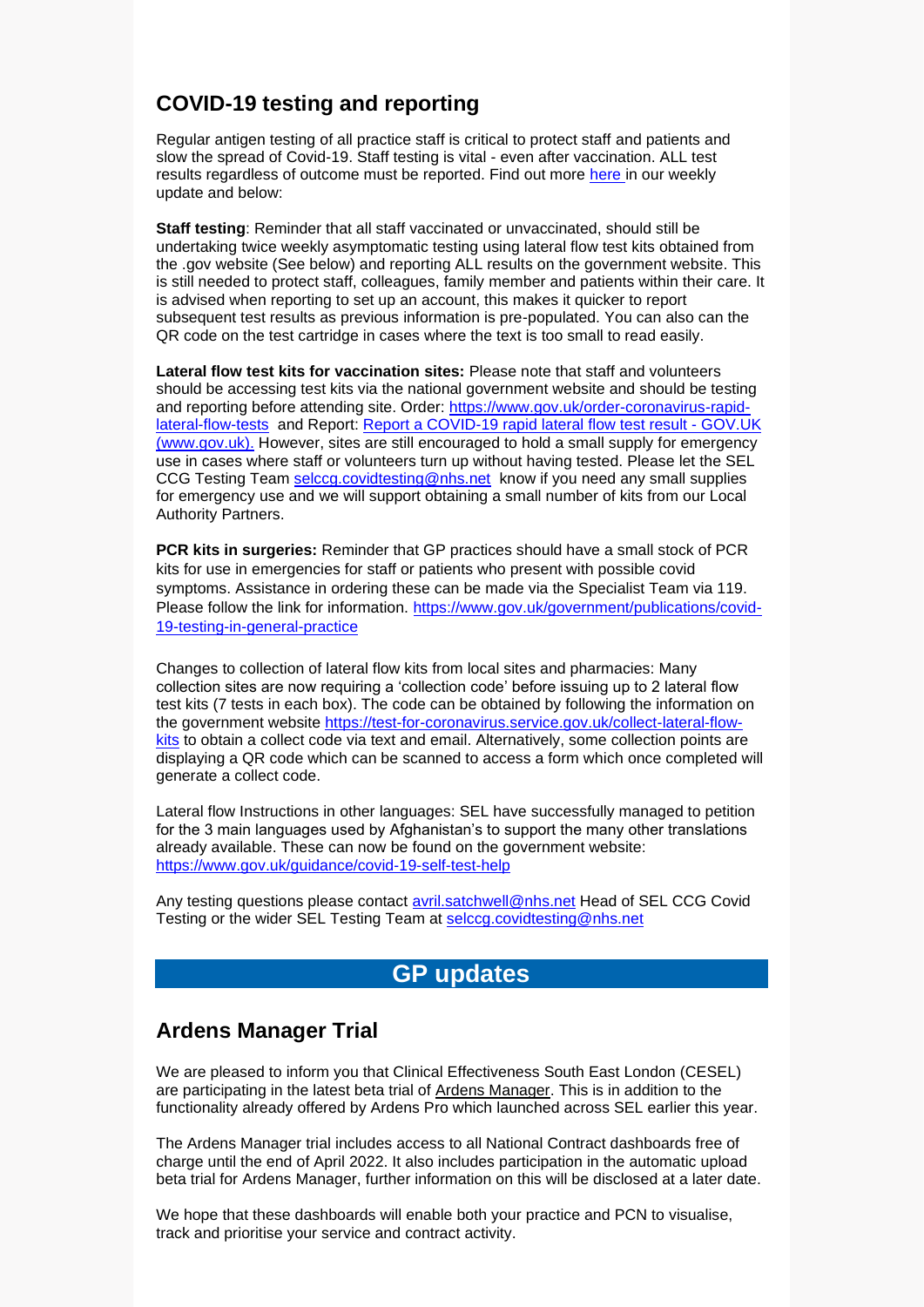Prior to automatic uploads onto Ardens Manager, Ardens will be uploading practices data onto Ardens Manager via your Enterprise Search and Report unit to various areas on a monthly basis. This means that you do not have the administrative burden of manually uploading data yourselves if you do not wish to. If you wish to have more upto-date data than monthly, you are still able to manually upload data onto the dashboards by following Ardens [support articles.](https://eur01.safelinks.protection.outlook.com/?url=https%3A%2F%2Fsupport.ardens.org.uk%2Fsupport%2Fsolutions%2F31000076443&data=04%7C01%7Caccounts%40ardens.org.uk%7Cb94553b01a4542ea3d2208d947aa345b%7C2574bae132844b5a8833850acab88d43%7C1%7C0%7C637619618610277138%7CUnknown%7CTWFpbGZsb3d8eyJWIjoiMC4wLjAwMDAiLCJQIjoiV2luMzIiLCJBTiI6Ik1haWwiLCJXVCI6Mn0%3D%7C1000&sdata=ufQQYVRAr3SZzeRVvvpCClioBf4u30uWJRW5VPFpWKk%3D&reserved=0)

Practices will be contacted by Ardens directly with the next steps regarding practice-level signup to Ardens Manager and data sharing with CESEL. CESEL is a local, clinically led programme offering practices and PCNs support through tools and education and is funded jointly by SEL PCNS and SELCCG.

CESEL use of Ardens Manager will support quality improvement work and is NOT for performance management. CESEL will not access patient identifiable data, only aggregate data for learning and support. Practice level data will NOT be shared with commissioners. Details of the programme can be found on [Clinical Effectiveness South](https://selondonccg.nhs.uk/covid_19/clinical-effectiveness-sel/)  East London (CESEL) - [South East London CCG \(selondonccg.nhs.uk\).](https://selondonccg.nhs.uk/covid_19/clinical-effectiveness-sel/) For any questions about CESEL please contact [\(selccg.clinicaleffectiveness@nhs.net\)](mailto:selccg.clinicaleffectiveness@nhs.net).

A webinar to support you to make the most of the trial will be run on **15 December 2021 at 1pm**, and we strongly encourage you to attend – confirmation and details of how to sign up to the webinar will be circulated in the sign-up e-mail to your practices from Ardens in the coming days so please hold the date.

# **London Improvement Grant Fund – launch of 2022/23 process to all GP contractors**

NHSE, London IG Team has issued a [letter](https://selondonccg.nhs.uk/wp-content/uploads/2021/11/London-IG-Launch-of-2022-23-Fund-Letter.pdf) dated 26 November 2021, with details of the London Improvement Grant Fund application process for schemes, excluding building extensions, to be delivered in the 2022/23 financial year. Addition documentation consists of an [application form](https://selondonccg.nhs.uk/wp-content/uploads/2021/11/London-IG-Expression-of-Interest-Form-IGLR1-2022-23.docx) along with a document listing some examples of items [that are eligible for funding and some that are not.](https://selondonccg.nhs.uk/wp-content/uploads/2021/11/London-IG-Examples-of-Eligible-and-Non-Eligible-Items-for-Funding_2022-23.pdf)

Practices must ensure that all sections of the attached application form are completed as incomplete submissions may not be accepted. Please also note that no other application forms will be accepted.

Application forms must be accompanied by a letter of support from your CCG for the specific practice and scheme detailed in the application form.

Please also note that completed application forms must submitted by email [England.LondonIGFund@nhs.net](mailto:England.LondonIGFund@nhs.net) no later than **5pm on Friday 11 February 2022.**

Applications received after this date or sent to any other address may not be accepted.

## **Procurement of a care planning application for London – update**

Following the procurement process which took place from July to September 2021, a new supplier has been recommended to provide a care planning application for London. The new application will replace the current application and service provided by Coordinate My Care, for which the contract expires on 31st March 2022.

We appreciate that there have been delays to the announcement of the recommended provider. The contract and a detailed implementation plan for transition from CMC to the new solution is currently being finalised. As soon as this is complete, an announcement of the new provider will be communicated to all stakeholders. This will be supplemented by an FAQs document and implementation roadmap.

Despite the delay in sharing this information, the designing, building, testing and implementation of the new care planning application is progressing at a considerable pace.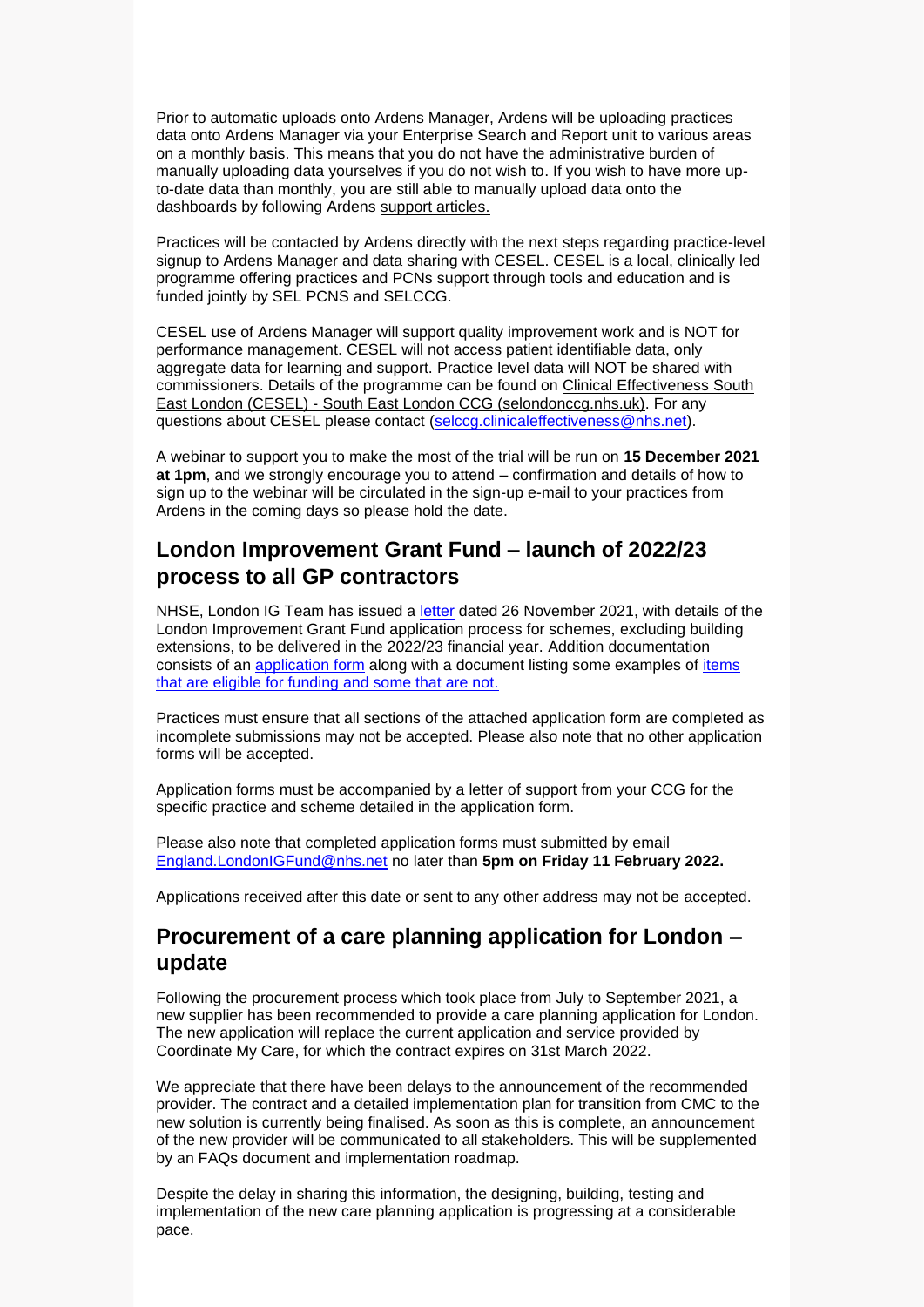We apologise for any concern that this may have caused, and we thank you for your understanding and patience while the contract is finalised.

If you would like to receive updates relating to the programme, please email: [ucp.programme@swlondon.nhs.uk.](mailto:ucp.programme@swlondon.nhs.uk)

# **Adrenaline auto-injectors: reminder for prescribers to support safe and effective use**

Emerade® 300 and 500 micrograms adrenaline auto-injector pens are now available on the market and advice and has been issued by the [MHRA](https://www.gov.uk/drug-safety-update/adrenaline-auto-injectors-reminder-for-prescribers-to-support-safe-and-effective-use) to support safe prescribing of this medicine.

The advice to healthcare professionals includes:

- Follow advice in the [Summary of product Characteristics](https://www.medicines.org.uk/emc/) (see section on dosing considerations) for each adrenaline auto-injector
- Remind patients to follow existing advice to always carry 2 in-date adrenaline auto-injectors with them and to replace them before they expire.
- Provide patients and their caregivers with training and advice specific to their prescribed adrenaline auto-injector. In addition, encourage them to order a trainer device from the manufacturer to ensure they are familiar with using their auto-injector.
- Always report suspected adverse drug reactions or defective medicines to the [Yellow Card Scheme.](https://coronavirus-yellowcard.mhra.gov.uk/)

Please see the link to the **MHRA website**, for further guidance that health care professionals are asked to give to patients. The website also provides detailed information relating to the differing brands available and their dosing considerations.

## **Pathology Services for Bexley, Greenwich and Lewisham**

The transfer of pathology services for GPs took place on 12 November 2021 and the service is now provided by Viapath. Given the change of provider, in order to maintain existing clinical information sharing, a system has been developed which will securely share relevant results from Viapath to LGT clinical systems. This is to ensure LGT have the appropriate pathology results information available to them for direct care purposes.

The sharing of data is taken extremely seriously by all parties and all relevant security measures have been put in place to ensure that patient data is kept safe and only shared for direct care purposes. The results data shared is the same as previously provided by LGT, however given the change of we felt it important to make you aware.

Please contact [vanda.clarke@nhs.net](mailto:vanda.clarke@nhs.net) if you would like any more information.

# **HEAL-D diabetes course for people of African and Caribbean heritage, living with diabetes**

From 6 December 2021, Diabetes Book & Learn will be offering a bespoke selfmanagement group education course for people with type 2 diabetes from African and Caribbean communities. Delivered online via video conference over seven weekly twohour sessions.

Referrals to HEAL-D can be made using the Diabetes Book & Learn referral form within DXS/EMIS and Vision. Once fully completed please email the form to [Diabetes.booking@nhs.net](mailto:Diabetes.booking@nhs.net) or via the webform at [www.diabetesbooking.co.uk/refer.](http://www.diabetesbooking.co.uk/refer)

[Read](https://selondonccg.nhs.uk/wp-content/uploads/2021/11/Comms-for-GPS-regarding-HEAL-D-on-DBL-003.pdf) further information.

# **Referrals to out-patient, hospice and community palliative care services throughout London**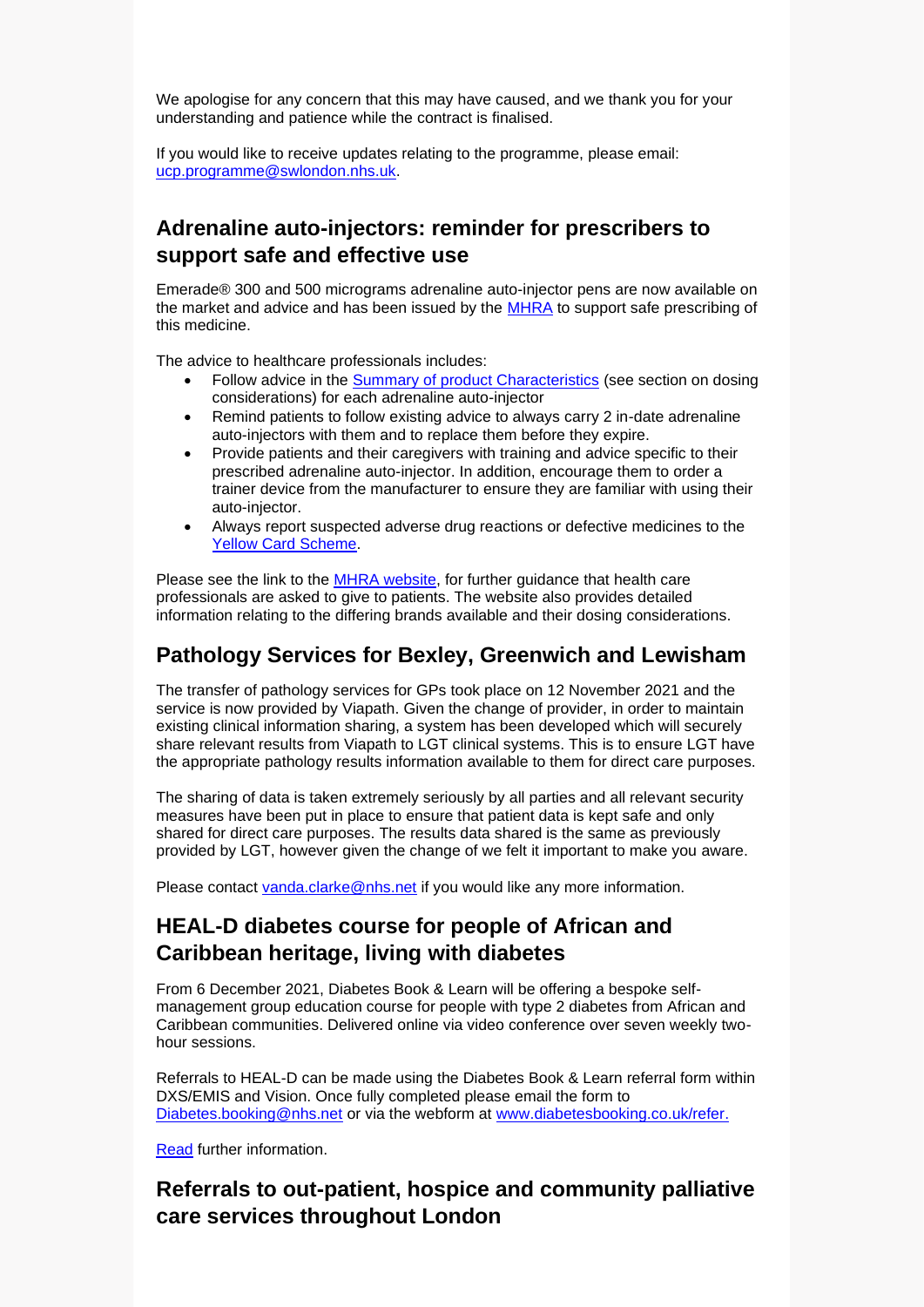The form to refer patients of all ages to out-patient, hospice and community palliative care services throughout London has changed. The new electronically editable pan-London referral form available as both [PDF](https://selondonccg.nhs.uk/wp-content/uploads/2021/11/FINAL-All-Age-Pan-London-Specialist-Palliative-Care-Referral-Form-V2-Oupatient-Community-and-Hospice-Services_20211029.pdf) and [word](https://selondonccg.nhs.uk/wp-content/uploads/2021/11/FINAL-All-Age-Pan-London-Specialist-Palliative-Care-Referral-Form-V2-Oupatient-Community-and-Hospice-Services_20211031.docx) documents and can also be accessed using the following link: [NHS England and NHS Improvement London » End of](https://scanmail.trustwave.com/?c=8248&d=kfaL4cXM38Eh7N_Ri5kWQp1hXnhHBS9v-K7IqLM5YQ&u=https%3a%2f%2fwww%2eengland%2enhs%2euk%2flondon%2flondon-clinical-networks%2four-networks%2fend-of-life-care%2f)  [Life Care.](https://scanmail.trustwave.com/?c=8248&d=kfaL4cXM38Eh7N_Ri5kWQp1hXnhHBS9v-K7IqLM5YQ&u=https%3a%2f%2fwww%2eengland%2enhs%2euk%2flondon%2flondon-clinical-networks%2four-networks%2fend-of-life-care%2f)

GSTT palliative care team will continue to accept the old version of the form **up to 1 Feb 2022** but thereafter will only process referrals on the new form.

For any GSTT related queries please call 02071884754 or email [gst-tr.gstt](mailto:gst-tr.gstt-palliativecare@nhs.net)[palliativecare@nhs.net.](mailto:gst-tr.gstt-palliativecare@nhs.net)

## **Information from Acute Providers**

#### **Help us keep hospital patients safe**

Our local hospitals are finding that a number of patients and visitors are unaware of important measures that are in place to keep patients, visitors and NHS staff safe from Covid.

We would be grateful if you could help by advising anyone requiring acute care to wear a face covering when they come to hospital for treatment (unless they are clinically exempt). Please also advise them that local hospitals have visiting guidelines for patients, families and friends to prevent overcrowding.

Full details of these guidelines can found on the hospitals' websites.

#### **Consultant Connect advice line for General Paediatrics – service extends hours**

From 1 July 2021, the advice line at Guy's and St Thomas' will be available from 9:00 to 19:00, Monday to Friday. Please call for urgent advice. Non-urgent advice is available via ERS or through your PCN child health team.

#### **Cancer updates**

#### **Updated - South East London Cancer Alliance**

Please find below a link to the latest version of the update, which also includes FAQs for primary care on cancer services in south east London to support GPs and patients during the pandemic.

[Cancer updates for GPs \(1](https://selondonccg.nhs.uk/wp-content/uploads/2021/11/SEL-Cancer-Updates-FAQs-for-Primary-Care-1-Nov-2021.pdf) November 2021)

# **Online seminars, webinars, and e-Learning**

### **COVID-19 vaccine equalities connect and exchange webinar**

Frontline teams from a range of settings will share their practice, learning and insights related to the current priorities and emerging challenges to ensuring equality within the delivery of the COVID-19 vaccination programme.

• Thursday 2 December 2021 - 1.30 pm.

Register your place [here.](https://www.events.england.nhs.uk/events/covid-19-vaccine-equalities-connect-and-exchange-hub-webinar-sharing-frontline-equalities-practice-612618fd42248)

#### **Managing hypertension in primary care**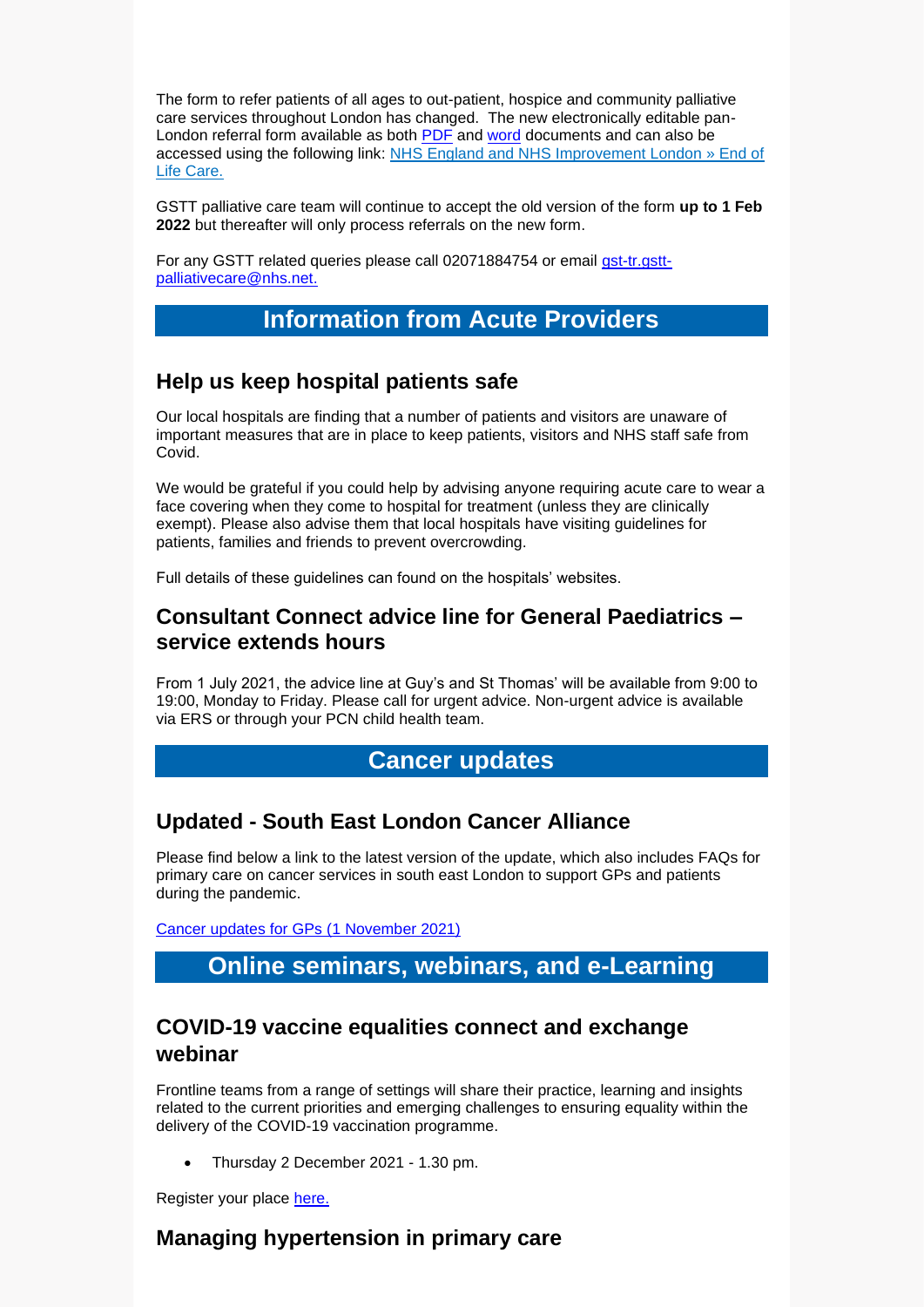Identifying and treating people with hypertension is a national clinical priority and where the greatest reductions in premature mortality can be made.

Thursday 2 December  $2021 - 5.00$  to 6.30 pm.

[Register](https://www.events.england.nhs.uk/events/hypertension-cvd-prevention-des-webinar) to join this webinar which will update on progress and share tools and resources to support best practice and implementation of the [cardiovascular disease](https://www.england.nhs.uk/primary-care/primary-care-networks/network-contract-des/)  [DES specification.](https://www.england.nhs.uk/primary-care/primary-care-networks/network-contract-des/)

## **Proposed new way of accessing dermatology services: focus group for patients across south east London**

NHS SEL CCG and SEL NHS Dermatology Network (Guy's and St Thomas' NHS Foundation Trust, King's College Hospitals NHS Foundation Trust, and Lewisham and Greenwich Hospitals) are proposing a new way of pathway for patients accessing diagnostics concerning skin lesion(s), such as a mole.

We are holding two online focus groups in December where we will discuss the proposed tele-dermatology pathway and patient's experiences of dermatology diagnostics and services to inform its development and we are inviting people from south east London who fits the following criteria:

- aged  $16 60$
- have attended their GP, or dermatology community service or dermatology hospital service with a concerning skin lesion e.g. mole
- have accessed services within the past 6 months
- have accessed services provided within south east London (Bexley, Bromley, Greenwich, Lambeth, Lewisham, Southwark)

Dates are as follows:

• Tuesday 7 December 2021 – 1.00 to 2.00.

Register for a place [here.](https://www.eventbrite.co.uk/e/212344366717)

• Thursday 9 December 2021 – 18.00 to 19.00.

Register for a place [here.](https://www.eventbrite.co.uk/e/213453113007)

The Microsoft Teams link will be sent to you via e-mail on the day before the event.

# **King's Health Partners Primary Care Webinar – Prehabilitation**

This webinar looks at prehabilitation – a programme of support and advice that helps patients get ready for cancer treatment in a way that optimises their care and helps deliver better outcomes.

Miss Stephanie Fraser, Dr Ramai Santhirapala, Dr Esther Appleby and Samantha Tordesillas will be addressing the topic.

• Wednesday 8 December 2021 – 1.00 to 2.00.

Register for a place [here.](https://www.eventbrite.co.uk/e/kings-health-partners-primary-care-webinar-series-2021-tickets-208523959777)

## **Schwartz Round: challenges faced in Primary Care**

GSTT are running a Schwartz Round on the challenges faced in Primary Care and the GP team in the Emergency Department at St Thomas'. Schwartz Rounds are a safe reflective space for healthcare staff to discuss the emotional challenges that we face and support each other. Attendees at SR's are half as likely to suffer with work related stress and anxiety.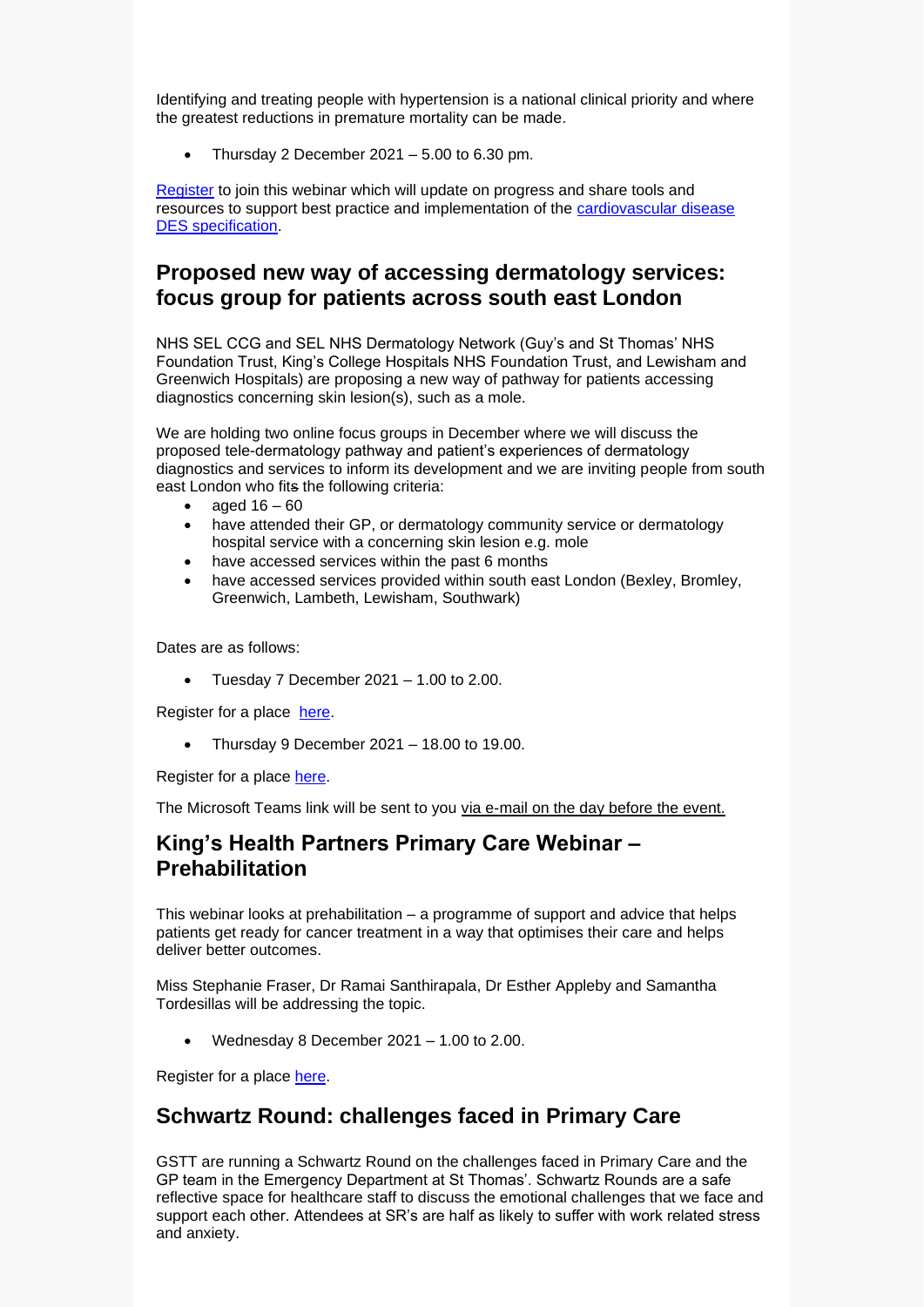• Wednesday 8 December 2021 – 1.30.

For more info on [Schwartz.](http://guysstthomashospital.newsweaver.co.uk/Connect/jlluexbmzkl18cb004bcdg/external?email=true&a=5&p=60833542&t=27884515) Email your interest to [Anna.Rowland@gstt.nhs.uk,](http://guysstthomashospital.newsweaver.co.uk/Connect/2diw3cnx4qe18cb004bcdg/external?email=true&a=5&p=60833542&t=27884515) this round is virtual and a link will be sent closer to the time.

### **Paediatric prescribing principles for primary care clinicians**

GSST invite you to a one-hour lunchtime webinar which will focus on:

- Resources to support safe prescribing of medicines for children in primary care
- Formulation choice are liquid medicines always necessary?
- Prescribing unlicensed specials and cost-effective medicines use
- Friday 10 December 2021 1.30 to 2.30.

This event attracts one CPD point.

Register for a place [here.](https://www.eventbrite.co.uk/e/paediatric-prescribing-principles-for-primary-care-clinicians-tickets-209694380537)

# **for General Practice Workshop – second date added**

Due to popularity an extra interactive workshop will be co-delivered by the North West Workforce and the Local Knowledge and Intelligence Service North West teams from the Office for Health Improvement and Disparities. Fingertips is Public Health England's comprehensive and user-friendly platform for health informatics and contains the most up to date health data for your area.

This session is an introduction to Fingertips to support primary care and general practice to identify the health needs of its populations. The session is aimed at GPs, nurses and practice managers, PCN teams but anyone is welcome to join. GP and medical trainees will also find this valuable for completing health needs assessments as part of their studies. The session is also aimed at CCG/ICS and wider PCN staff.

• Friday 17 December  $2021 - 10.30$  to 11.15.

For more information read [here,](https://selondonccg.nhs.uk/wp-content/uploads/2021/11/Workshop-Fingertips-17th-December.pdf) to register for a place [here.](https://forms.office.com/Pages/ResponsePage.aspx?id=mRRO7jVKLkutR188-d6GZvXnjM3AKBBCuKmVBxikqL9UMVhHU0RKU0xHVExNQ1JUSlI5SktHSFdMMS4u)

## **Resources**

# **Clinical Effectiveness South East London (CESEL): Clinical Guides**

The CESEL borough-based clinical leads have recently completed producing their first tranche of clinical guides. CESEL guides are informed by local and national evidence and describe the needs of our local population. The first tranche of guides are located [here.](https://selondonccg.nhs.uk/covid_19/clinical-effectiveness-sel/)

The team will be building on the imminent release of the guides by delivering boroughbased education events and reaching out to practices and PCNs to develop and deliver tailored support.

To find out more about how CESEL can support your practice or PCN please email the [support team](mailto:selccg.clinicaleffectiveness@nhs.net) or reach out to your local borough-based clinical lead/s.

# **Lipid management educational webinar recordings**

The recordings for the Lipid management educational webinars are now available on the SEL CCG GP [website.](https://selondonccg.nhs.uk/healthcare-professionals/medicines-optimisation/south-east-london-medicines-optimisation-team/webinars/)